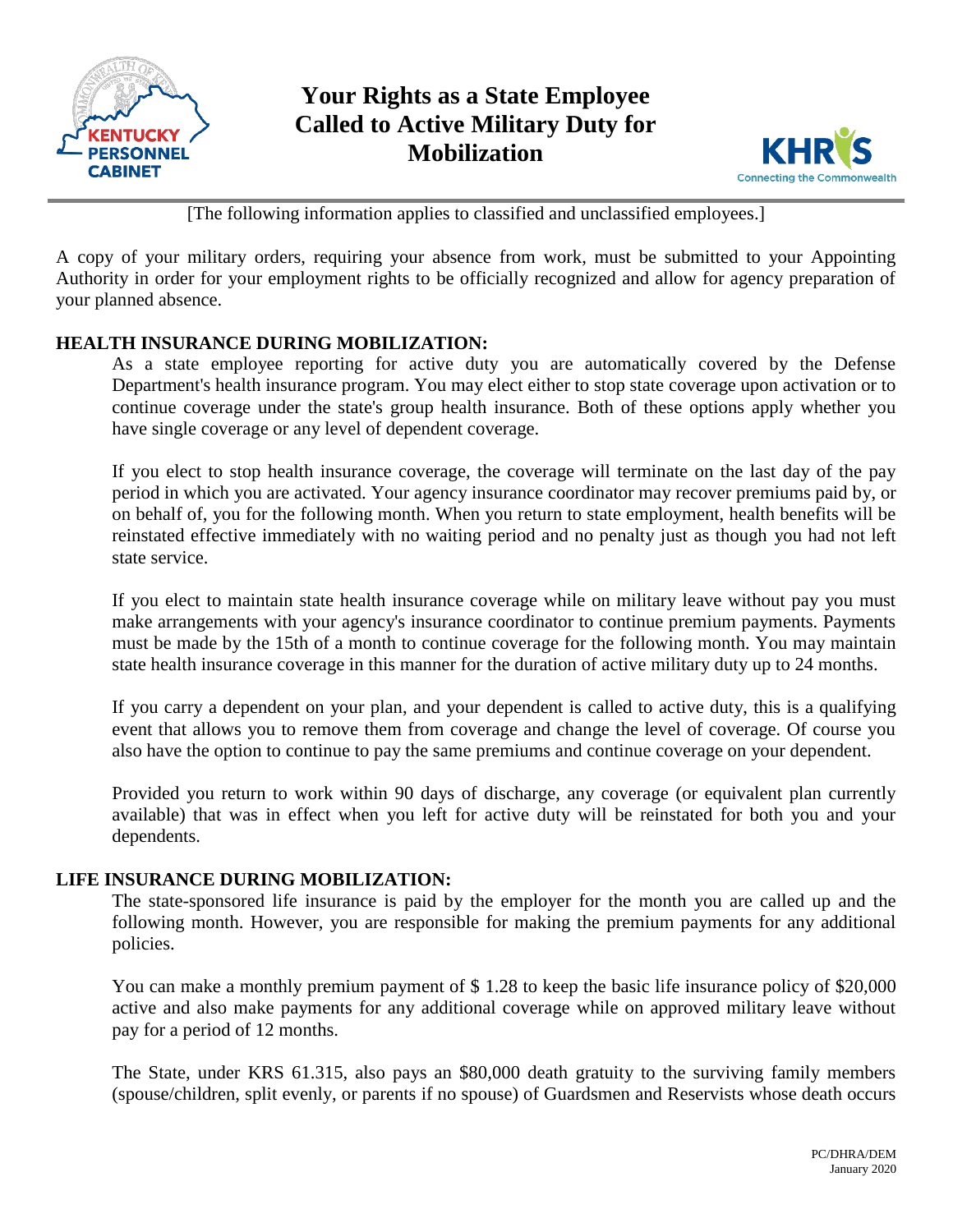as a direct result of an act in the line of duty while serving on State Active Duty or Federal Active Duty (Title 10) orders.

For more information on the state-sponsored life insurance covered by the Commonwealth of Kentucky, please contact the Personnel Cabinet's Group Life Insurance Branch at (502) 564-4774.

The military also provides life insurance to active duty service members. Details on this coverage can be obtained from your unit's personnel services representative.

#### **RETIREMENT BENEFITS:**

Your retirement benefits will remain intact. If you are vested at the time of mobilization, you will be vested upon your return. However, please be aware that although you will be credited with the appropriate months of service for retirement purposes (no leave will be accrued while on military leave without pay) upon presentation of a DD-214, contributions by the state to the retirement plan will be suspended during the period you are on military leave without pay. If you have additional questions, please contact the Kentucky Retirement Systems at (502) 696-8800 or (800) 928-4646.

#### **MILITARY LEAVE:**

Official leave must be requested in order to avoid being dismissed for abandonment of your job. As instructed at the beginning of this letter, a copy of your orders should be provided to your Appointing Authority to initiate this request.

State employees who are active members of the United States Army Reserve, the United States Naval Reserve, the United States Air Force Reserve, the United States Marine Corps Reserve, the United States Coast Guard Reserve, the United States Public Health Service Reserve, or the National Guard, are credited with twenty-one (21) working days of military leave for the purpose of fulfilling state and/or federal active duty orders, per federal fiscal year (October 1 – September 30), provided your orders require your absence from your state job.

For additional information on and designation of leave usage (military, annual, compensatory, and leave without pay) please review and complete the Military Leave – Designation Form, also included in this packet.

#### **MARRIED EMPLOYEES/SOLDIERS:**

If your spouse is a state employee he or she shall be granted one day paid leave prior to your deployment and one day paid leave upon your return from deployment, per federal fiscal year (October-September), according to KRS 18A.190.

Your spouse's appointing authority may require your spouse to present a copy of your military orders prior to approving the use of this leave as well, so please be certain to provide an additional copy of these orders to your spouse for this purpose.

#### **FAMILY AND MEDICAL LEAVE ACT:**

On January 28, 2008, new FMLA leave entitlements for military families ("military family leave provisions") were implemented. The National Defense Authorization Act for FY 2008 ("NDAA"), Public Law 110-181, amended the FMLA to provide two types of military family leave for FMLAeligible employees. The new FMLA regulations include these two types of military family leave referred to as "qualifying exigency leave" and "military caregiver leave." For more information regarding these specific provisions, please refer to the Military Family Leave Provisions of the FMLA: Frequently Asked Questions and Answers document provided in this packet.